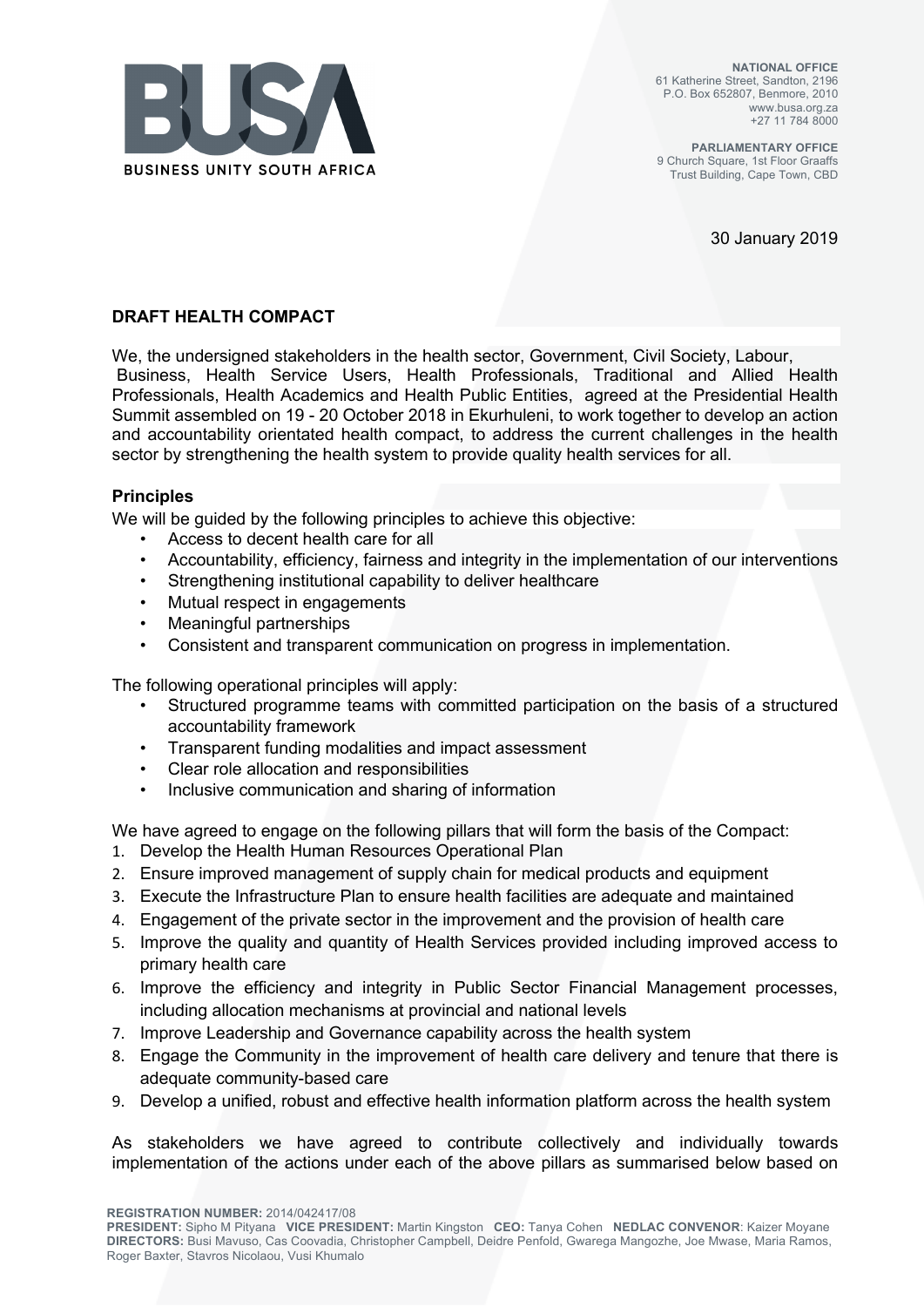their respective capabilities. We commit to implement specific actions to support one or more of these pillars as set out in the action plans, which plans will be finalised within 3 months of signing of this Health Compact.

We recognise that there are a number of initiatives that are being undertaken by various stakeholders in the health sector and in order to avoid duplication of effort, members of the Health Compact Steering Committee will play a coordinating role in implementing agreed actions.

We agree to engage on any policy and legislation changes in Nedlac that may be required to support achievement of the objective of universal health coverage.

We have agreed to focus our efforts on addressing the current challenges in the health sector through this Health Compact by strengthening the current health system to provide decent health services for all

To this end we have agreed to a range of practical interventions under each of the nine pillars to be implemented over the next five years.

In addition to the interventions under the nine pillars, we commit to the following key cross cutting measures:

- We will develop health sector specific anti-corruption interventions under the framework of the National Anti-Corruption Strategy.
- All interventions will be implemented within the current legislative framework with due recognition of the constitutional roles and accountabilities of the different spheres of Government, as well as regulators and related institutions.
- Eliminate political interference in resource allocation.

As stakeholders we commit to the following overarching actions depending on our different roles and responsibilities and as set out in the action plans.

#### **Develop a Health Human Resources Operational Plan**

Stakeholders acknowledge the Human Resource policies, strategies and plans that already exist and commit to a review of the current needs and challenges with these instruments to develop an up to date practical human resource operational plan which will prioritise addressing the areas identified in the Presidential Health Summit as a start.

These areas include:

- Identification and filling of critical vacancies
- Systems and remuneration structures to manage work outside public service to ensure sufficient public healthcare service delivery
- Ensure that statutory requirements for internship and community service are met
- Address impediments to the employment of foreign medical practitioners to address shortages of skills
- Ensure that the policies on funding and staffing meet the needs of the health system within budgetary provisions
- A skills development plan and register of all healthcare professionals
- The role of the private sector in developing human resource capacity

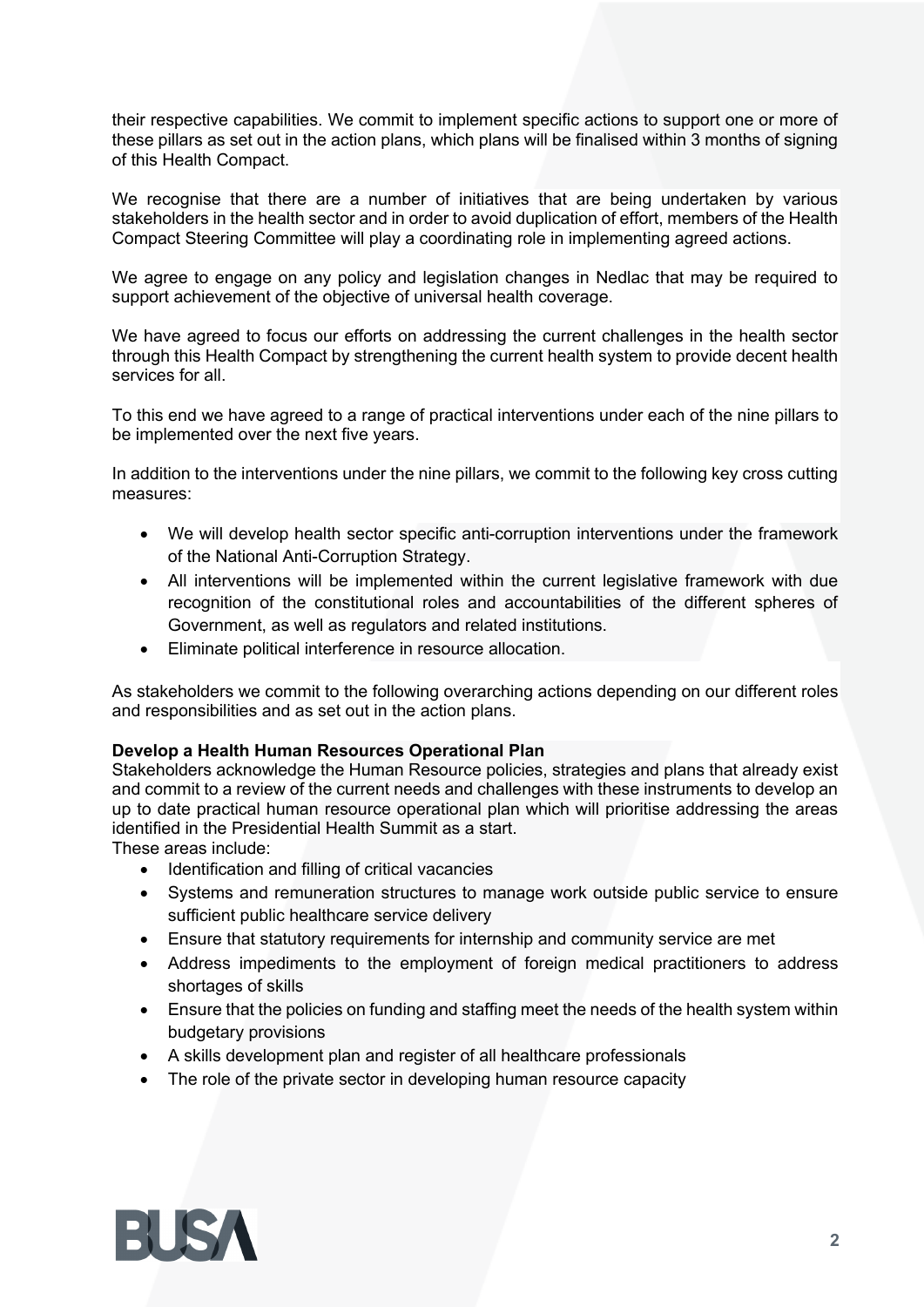- Validate and optimize the use of "Integrated Human Resource, Personnel and Salary System" (PERSAL) and HR management information system
- Ensure that the roles and responsibilities of each sphere of government are clear in relation to how health services are managed by the relevant sphere
- Public human resources must be deployed in a manner that is responsive to patient needs

## **Ensure improved management of Supply Chain Medical Products and Equipment**

- Establish, enhance and regularise standard operating procedures for equipment purchase and maintenance
- Build human resource capacity on supply chain management
- Introduce inventory management systems for all medical consumables
- Establish health technology assessment committees comprising suitably qualified public and private individuals, that exercise good governance with transparency.
- Efficient procurement systems (with clear governance mechanisms to provide quality products at competitive prices to all parts of the country) at national and provincial level
- Introduce systems and put in place management interventions that ensure delays in supplier payment do not result in stock shortages of medical consumables, and that small businesses are paid within 30 days.

### **Execute the Infrastructure Plan to ensure health facilities are adequate and maintained**

- In conjunction with the Department of Public Works, review health infrastructure plan on the basis of a needs assessment and develop a revised resources infrastructure plan that prioritises repair and maintenance of existing infrastructure
- Ensure that all facilities have a resourced infrastructure plan and that capacity exists to implement the plans
- Implement that health infrastructure plan in a manner that works towards all public infrastructure meeting the requirements of the Office of Health Standards Compliance (OHSC)
- Explore alternative funding mechanisms for the fixed asset elements of the infrastructure plan

### **Engagement of the private sector in the improvement and the provision of health care**

- Develop a framework agreement to support meaningful collaboration in improving the public health system, including areas where the need for private sector support have been identified, like capacity support in financial management, management of inventories
- Work towards infrastructure in both the public and private health sector meeting the requirements of the Office of Health Standards Compliance (OHSC), and ensure that quality results are regularly published in a transparent manner
- Explore mechanisms to support use of underutilised private sector capacity to meet current unmet needs
- Identify successful, innovative service delivery models and governance arrangements from which the public sector can learn
- Engage with the recommendations of the HMI report once it has been finalised.

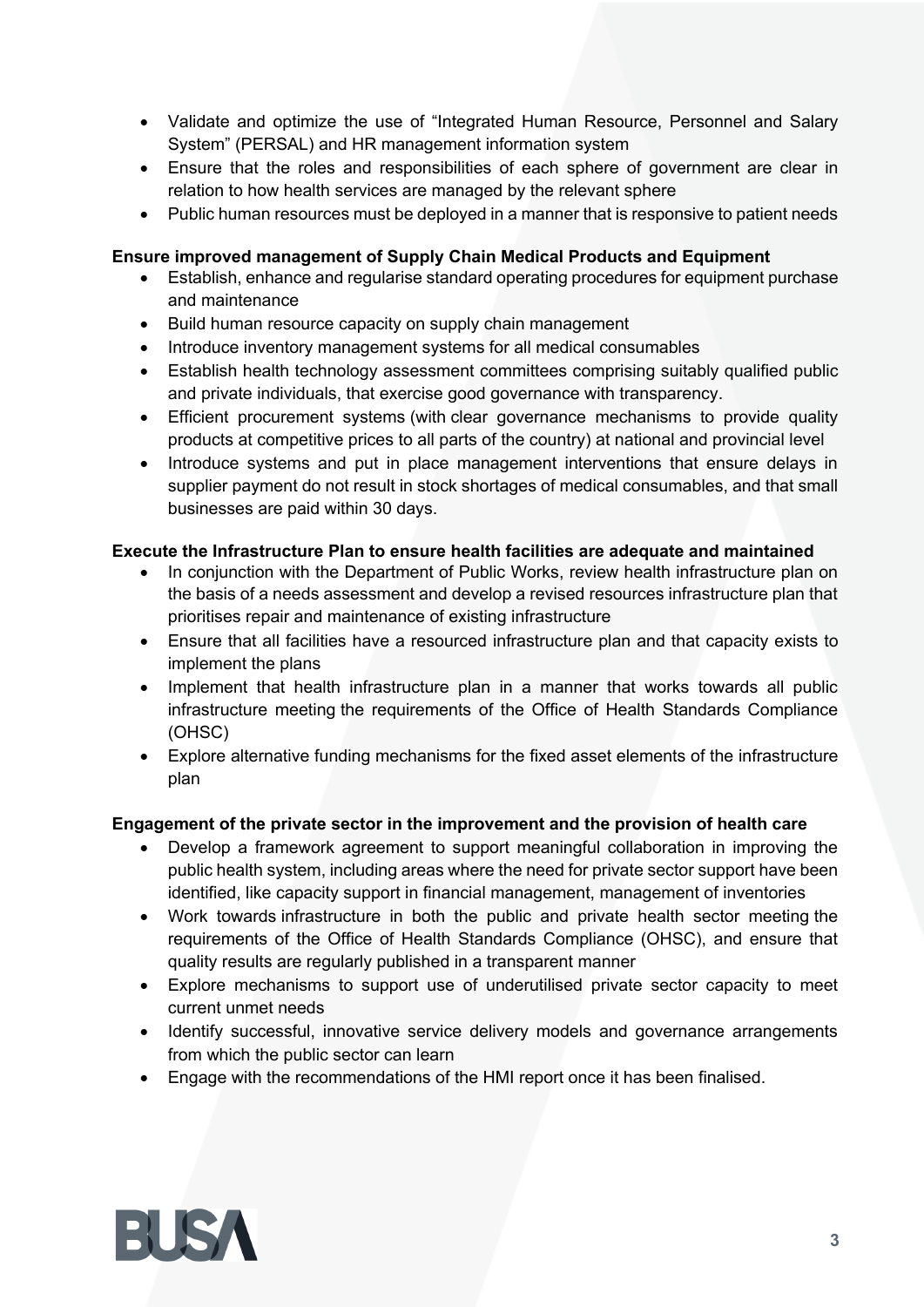• Explore mechanisms to provide capacity support for clinical management, financial management, revenue management, supply chain operating procedures, and inventory control.

# **Improve the quality and quantity of Health Services provided**

- Introduce integrated and streamlined referral systems throughout the health services
- Develop a policy that will stop political interference in service delivery and unfunded mandates within all departments and provincial administrations
- Introduce a budgeting system that prioritises promotive and preventive health care
- Ensure adequate capacity at OHSC to perform its mandate

#### **Improve the efficiency of Public Sector Financial Management processes**

- Review the strategy for financial transfers from national to provincial and municipal spheres with a view to improving financing of public healthcare
- Improve mechanism to address unfunded mandates from national to provincial; and within provincial administrations to the health departments
- Monitor and manage budget allocations (action required at national, provincial, district and facility level):
	- Build capacity: people and systems in financial management
- Monitor and enforce the prohibition of redirection of medical budgets to non-medical expenditure
- Improved revenue management
- Investigate mechanisms to manage malpractice cases

#### **Improve Leadership and Governance of the health system at all levels**

- Training, education of management in leadership and governance to be strengthened, and cascaded down
- Improve alignment and coordination within government for improved public health
- Professionalise the public service employment based on ability and care, not political affiliation and include the youth at all levels as part of succession planning
- Professionalise the management of healthcare, including appropriate financial and human resource skills to ensure good management
- Enhance training of all health professionals with clinical governance, human rights and medical law
- Performance assessment to be based on patient outcomes e.g. waiting times, health outcomes
- Ethical leadership should be a key area of focus
- Enhance the role of Clinic Committees and Hospital Boards
- Set up a structured and transparent process and criteria to appoint staff
- Capacitate the staff and the structures according to standardized guidelines as part of the quality improvement plan
- Ensure inclusive structures that bring in all relevant voices